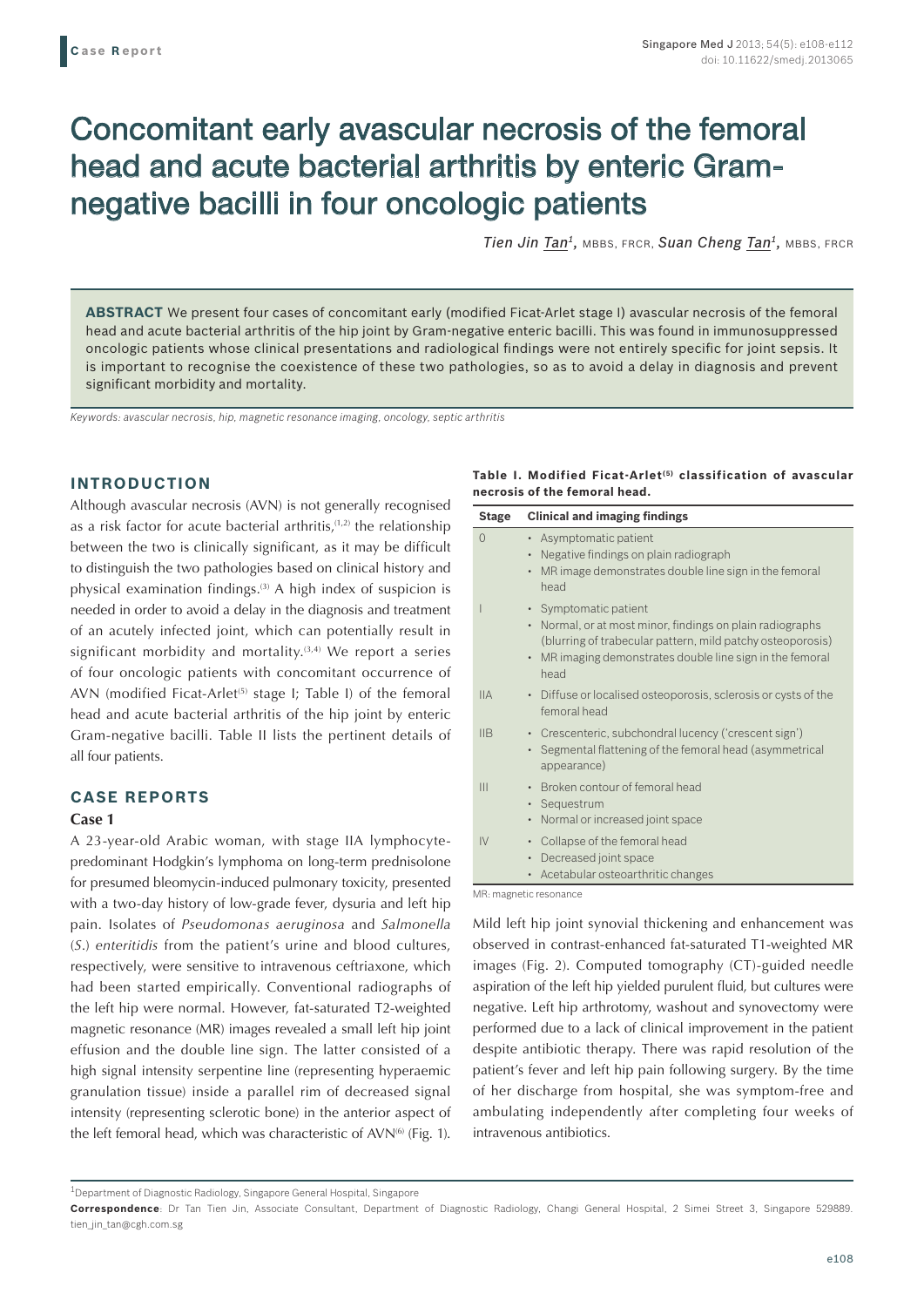| Table II. Clinical and radiological features of the present cases. |  |
|--------------------------------------------------------------------|--|
|--------------------------------------------------------------------|--|

| Case           | Gender | Age (yrs) | <b>Underlying</b><br>malignancy    | <b>Clinical</b><br>presentation               | Radiograph<br>findings                                                              | <b>MR</b> imaging findings                                                                                                                     | <b>Isolated organism</b>                                                                      |
|----------------|--------|-----------|------------------------------------|-----------------------------------------------|-------------------------------------------------------------------------------------|------------------------------------------------------------------------------------------------------------------------------------------------|-----------------------------------------------------------------------------------------------|
| $\overline{1}$ | Female | 23        | Stage IIA<br>Hodgkin's<br>lymphoma | Left hip pain,<br>low-grade fever,<br>dysuria | Hip radiographs<br>negative                                                         | Modified Ficat-Arlet <sup>(5)</sup> stage I<br>AVN of the left femoral head;<br>left hip joint effusion and<br>synovitis                       | Salmonella enteritidis from<br>blood culture.<br>Pseudomonas aeruginosa from<br>urine culture |
| $\mathfrak{D}$ | Male   | 55        | Stage II multiple<br>myeloma       | Right hip pain,<br>low-grade fever            | Hip radiographs<br>negative                                                         | Modified Ficat-Arlet <sup>(5)</sup> stage I<br>AVN of the right femoral head;<br>right hip joint effusion, synovitis<br>and iliopsoas bursitis | Salmonella enteritidis from right<br>iliopsoas bursal aspirate                                |
| 3              | Female | 34        | Acute myeloid<br>leukaemia         | Left hip pain,<br>low-grade fever             | Hip radiographs<br>negative,<br>chest radiograph<br>showed presence<br>of pneumonia | Modified Ficat-Arlet <sup>(5)</sup> stage I<br>AVN of both femoral heads:<br>left hip joint effusion and<br>synovitis                          | Escherichia coli from blood<br>culture and left hip aspirate                                  |
| 4              | Male   | 60        | Stage IV lung<br>adenocarcinoma    | Right hip pain                                | Hip radiographs<br>negative                                                         | Modified Ficat-Arlet <sup>(5)</sup> stage I<br>AVN of the right femoral head;<br>right hip joint effusion and<br>synovitis                     | Salmonella enteritidis from right<br>hip aspirate                                             |

AVN: avascular necrosis

#### **Case 2**

A 55-year-old Arabic man, who was being treated with bortezomib and dexamethasone for stage II multiple myeloma, presented with a two-day history of right hip pain. Conventional radiographs of the right hip were normal. Characteristic of AVN, MR imaging revealed the presence of the double line sign in the right femoral head. MR imaging also revealed communication between a right iliopsoas bursitis and a moderate right hip joint effusion (Fig. 3). There was associated marked synovial thickening and enhancement in the right hip joint and right iliopsoas bursa (Fig. 4). The patient suffered from mild pyrexia and had an elevated C-reactive protein (CRP) level of 176 mg/L, prompting a search for the source of sepsis. *S. enteritidis* was eventually isolated from the bursal fluid at the third episode of CT-guided needle aspiration. The patient was started and later maintained on intravenous ceftriaxone, as guided by culture and sensitivity results. A decision was made to proceed with right hip arthrotomy, washout and synovectomy after obtaining a positive culture. *S. enteritidis* was isolated from cultures of fluid obtained from the infected right hip joint at surgery. The patient's right hip pain subsequently resolved, and he was ambulatory with the aid of a walking stick upon discharge, after completing four weeks of intravenous antibiotic therapy.

## **Case 3**

A 34-year-old Chinese woman was admitted electively for salvage chemotherapy with idarubucin, cytarabine and sorafenib, following the diagnosis of relapsed acute myeloid leukaemia (AML). She had been maintained on prednisolone following an allogenic bone marrow transplant performed a year earlier for AML. She developed low-grade fever and left hip pain on Day 3 of admission. Chest radiography performed as part of a septic workup revealed the presence of bilateral pulmonary infiltrates, in keeping with pneumonia. Conventional radiographs of the left hip were normal. The patient was found to have *Escherichia* (*E*.) *coli* bacteraemia and was thus started on intravenous



**Fig. 1** Case 1: Axial fat-saturated T2-W MR image of the left hip shows the double line sign (arrowheads) in the anterior aspect of the left femoral head, which is characteristic of avascular necrosis. Note the small left hip joint effusion (arrow).



**Fig. 2** Case 1: Axial contrast-enhanced, fat-saturated T1-W MR image of the left hip shows mild synovial thickening and enhancement (arrowheads).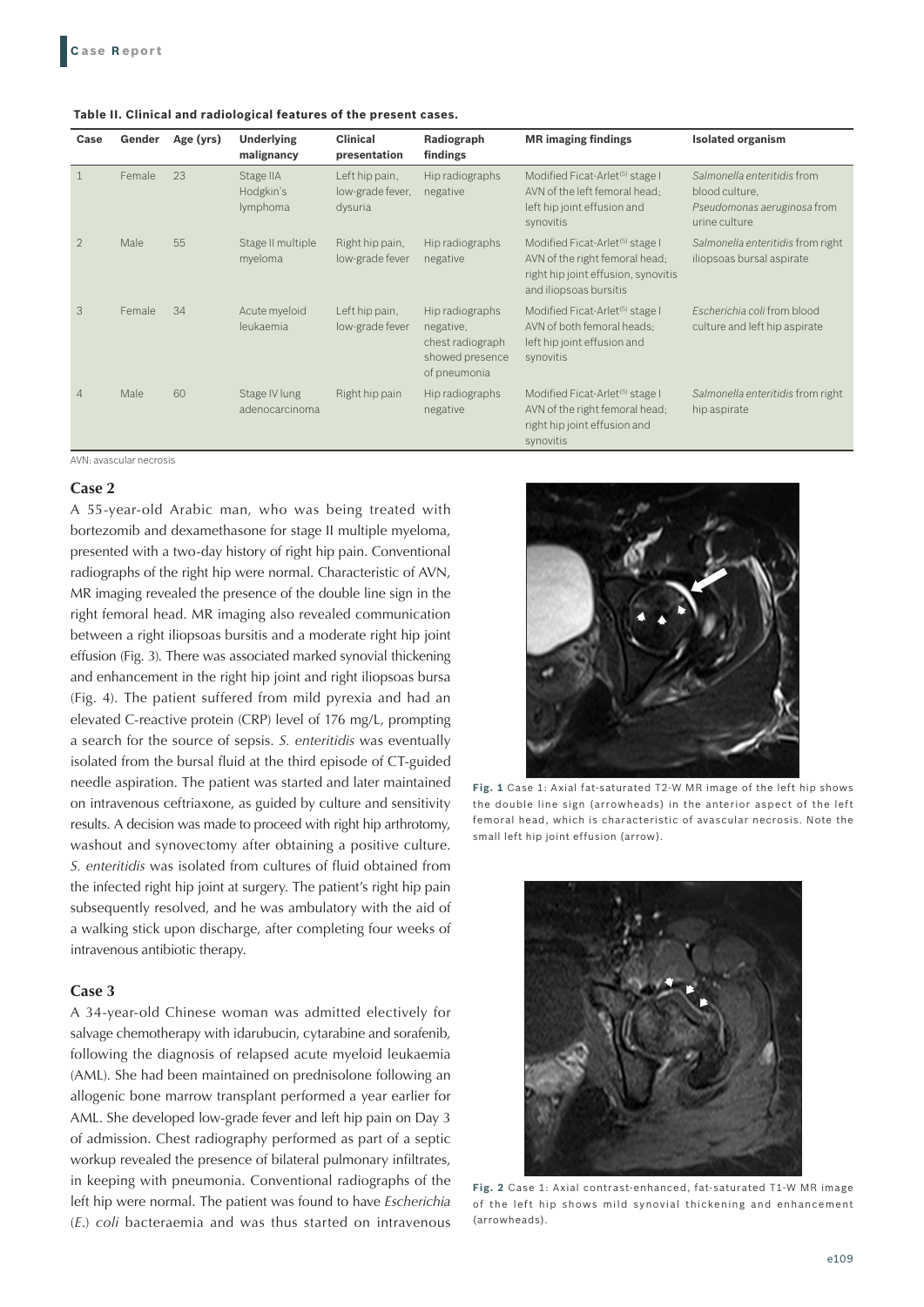

**Fig. 3** Case 2: Axial fat-saturated T2-W MR image of the right hip shows the double line sign in the right femoral head, which is characteristic of avascular necrosis (arrowheads), and a right iliopsoas bursitis (\*) communicating with a moderate right hip joint effusion (arrows).



**Fig. 5** Case 3: Coronal fat-saturated T2-W MR image of both hip joints shows the double line sign (arrowheads), which is characteristic of avascular necrosis, in both femoral heads, as well as a moderate left hip joint effusion (arrow) and surrounding myositis (\*).

levofloxacin. She was subsequently deemed to have recovered sufficiently from pneumonia and began receiving salvage chemotherapy. MR imaging of her left hip performed for persistent left hip pain demonstrated the double line sign, which was characteristic of AVN, in both femoral heads, as well as a moderate left hip joint effusion and surrounding myositis (Fig. 5). There was also synovial thickening and enhancement in the patient's left hip joint (Fig. 6). Ultrasonography-guided needle aspiration of the left hip joint was performed, which yielded purulent fluid. The patient's antibiotic regimen was revised to intravenous ertapenem after multidrug-resistant *E. coli* was isolated from the joint aspirate. She subsequently underwent left hip arthrotomy, washout and synovectomy. She remained afebrile and her left hip pain rapidly subsided after surgery. She was ambulatory with the assistance of a walking frame by the time of her discharge, after completion of four weeks of intravenous antibiotics.

#### **Case 4**

A 60-year-old Chinese man with stage IV lung adenocarcinoma presented with a three-day history of right hip pain. He had



**Fig. 4** Case 2: A xial contrast-enhanced, fat-saturated T1-W MR image of the right hip shows marked synovial thickening and enhancement within the right hip joint (arrows) and right iliopsoas bursa (arrowheads).



**Fig. 6** Case 3: Axial contrast-enhanced, fat-saturated T1-W MR image of both hip joints shows the presence of avascular necrosis in both femoral heads (arrows). Synovial thickening and enhancement in the left hip joint (arrowheads) is also present.

previously undergone left upper lobectomy to remove a primary lung tumour, as well as stereotactic radiosurgery and whole brain radiotherapy for cerebral metastases. He had also been started on a chemotherapy regimen that included a combination of gemcitabine, carboplatin and gefitinib for three weeks, as well as dexamethasone for two months prior to his presentation. Conventional radiographs of the right hip were unremarkable. MR imaging of the right hip revealed AVN of the right femoral head, evidenced by the double line sign, as well as synovial thickening and enhancement associated with a small right hip joint effusion. These imaging appearances are similar to those found in Case 1. Prompted by persistent symptoms and a raised CRP level of 326 mg/L, ultrasonography-guided needle aspiration of the patient's right hip joint was performed, yielding purulent fluid. A diagnosis of septic arthritis due to *S. enteritidis* was subsequently established. The patient's treatment (he had initially been treated empirically with intravenous ceftriaxone) was switched to intravenous ciprofloxacin based on culture and sensitivity results. Right hip arthrotomy, washout and synovectomy were also performed after the result of a positive culture. There was significant improvement and eventual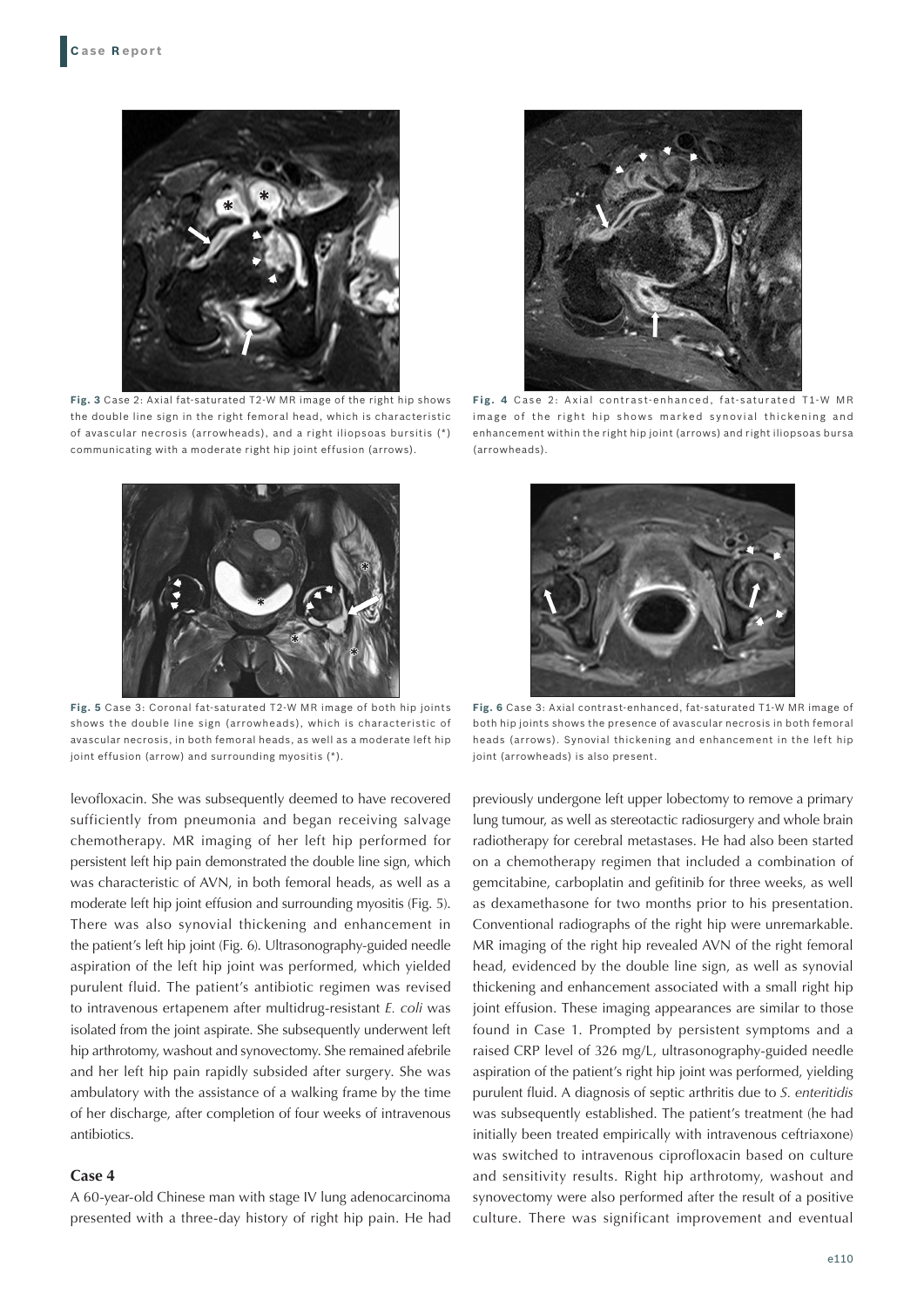resolution of the patient's symptoms following surgery and completion of four weeks of intravenous therapy. He was asymptomatic and fully ambulatory by the time of his discharge from hospital.

# **DISCUSSION**

Establishing a diagnosis of acute bacterial arthritis presents no difficulty in a patient with typical symptoms of fever associated with a warm, swollen and exquisitely painful joint. However, its clinical presentation may be nonspecific when the onset of septic arthritis is insidious or if the host's response to infection is impaired. In such cases of impaired response to infection, symptoms of systemic infection such as fever may only be detected in up to 60% of cases.(4) Low-grade fever recorded in Cases 1 and 3 was deemed secondary to concomitant urinary tract infection and pneumonia, respectively, rather than joint sepsis. Based on the protracted course of corticosteroids and MR imaging findings, an initial diagnosis of AVN of the femoral heads was made in all four cases. However, septic arthritis could not be excluded in these immunocompromised patients with low-grade pyrexia and/ or raised serum inflammatory markers. The association between AVN and acute bacterial arthritis has been reported, although only infrequently in cases of systemic lupus erythematosus, $(7,8)$ organ transplant,<sup> $(8,9)$ </sup> sickle-cell disease, $(10,11)$  as well as in chronic alcoholism and intravenous drug abuse.(12) We found no prior reference to oncologic patients in the literature.

The most frequent causative organisms of nongonococcal acute bacterial arthritis are Gram-positive cocci, particularly *Staphylococcus aureus*. However, both *E. coli* and *S. enteritidis* are enteric, anaerobic, Gram-negative bacilli that, being usually encountered in the clinical setting of intravenous drug abuse or major immunodeficiency, are uncommon causative organisms of acute bacterial arthritis.(1,2) The number of reported cases in the literature of *S. enteritidis* causing joint sepsis remains small, with most patients having either a predisposing systemic or joint disease.<sup>(13)</sup> Bacterial translocation from the gastrointestinal tract is promoted by deficiencies in the host's immune defences.<sup>(14)</sup> This is the presumed mechanism that resulted in bacteraemia and haematogenous seeding of the infected hip joints in our patients. It is postulated that the predilection for establishment of septic arthritis within the hip joints in our patients was secondary to the presence of a hypoxic environment in the setting of concomitant AVN. Such an environment may have been conducive for the growth of anaerobic microbes, such as those isolated in our case series.

MR imaging is well established as the imaging modality of choice for the investigation of early AVN of the femoral head and asymptomatic contralateral disease.<sup>(6)</sup> Accordingly, MR imaging proved more useful than conventional radiography in establishing the diagnosis of early AVN in our patients. Additionally, MR imaging findings of joint effusion, and synovial thickening and enhancement supported the suspicion of concomitant septic arthritis, prompting needle aspiration, which eventually led to the diagnosis of acute bacterial arthritis. Arthrocentesis is the best diagnostic tool available for the detection of bacterial arthritis.<sup>(3)</sup> In three of our cases, synovial fluid analysis was critical in establishing the diagnosis of acute bacterial arthritis and identifying the causative organism. With respect to Case 1, the inability to culture any organism from joint fluid was not unexpected, as the patient was already on intravenous antibiotics when aspiration of her hip joint was undertaken. The diagnosis of septic arthritis in this case was thus based on positive blood cultures and the presence of purulent fluid in the hip aspirate.

General consensus states that appropriate treatment should be expedited once acute bacterial arthritis is suspected, in view of its rapidly destructive nature.<sup>(1,2,4)</sup> Broad-spectrum antibiotics are generally recommended until culture results are available to guide further antibiotic therapy. In addition to antimicrobial treatment, removal of intra-articular pus via needle aspiration, arthroscopy or open surgery is usually necessary. Our patients were aggressively treated with intravenous antibiotics and surgery once the diagnosis of acute bacterial arthritis was established, achieving good clinical response. Our series of immunocompromised oncologic patients presented with acute hip pain and were found to have early stage AVN of the femoral head on MR imaging. However, their symptoms were not simply attributed to AVN, as there was strong suspicion of concomitant septic arthritis in view of clinical findings of pyrexia, raised inflammatory markers (such as CRP level) and MR imaging findings of joint effusion and synovitis. Prompt arthrocentesis, which guided definitive treatment, was performed in all of the cases.

## **ACKNOWLEDGEMENT**

The authors would like to thank Dr David Tai Wai Meng, Associate Consultant Oncologist at the National Cancer Centre Singapore, for the invaluable assistance rendered in the proofreading of the manuscript.

## **REFERENCES**

- 1. Ross JJ. Septic arthritis. Infect Dis Clin North Am 2005; 19:799-817.
- 2. García-De La Torre I. Advances in the management of septic arthritis. Infect Dis Clin North Am 2006; 20:773-88.
- 3. Margaretten ME, Kohlwes J, Moore D, Bent S. Does this adult patient have septic arthritis? JAMA 2007; 297:1478-88.
- 4. Matthews CJ, Weston VC, Jones A, Field M, Coakley G. Bacterial septic arthritis in adults. Lancet 2010; 375:846-55.
- 5. Mont MA, Hungerford DS. Non-traumatic avascular necrosis of the femoral head. J Bone Joint Surg Am 1995; 77:459-74.
- 6. Mitchell DG, Rao VM, Dalinka MK, et al. Femoral head avascular necrosis: correlation of MR imaging, radiographic staging, radionucleotide imaging, and clinical findings. Radiology 1987; 162:709-15.
- 7. Markov G, Dobro J, Shankman S, Belmont HM. Enterococcal arthritis with avascular necrosis in a lupus patient. Br J Rheumatol 1996; 35:595-7.
- 8. Habermann ET, Friedenthal RB. Septic arthritis associated with avascular necrosis of the femoral head. Clin Orthop Relat Res 1978; (134):325-31.
- 9. Ostrum RF. Nocardia septic arthritis of the hip with associated avascular necrosis. A case report. Clin Orthop Relat Res 1993; (288):282-6.